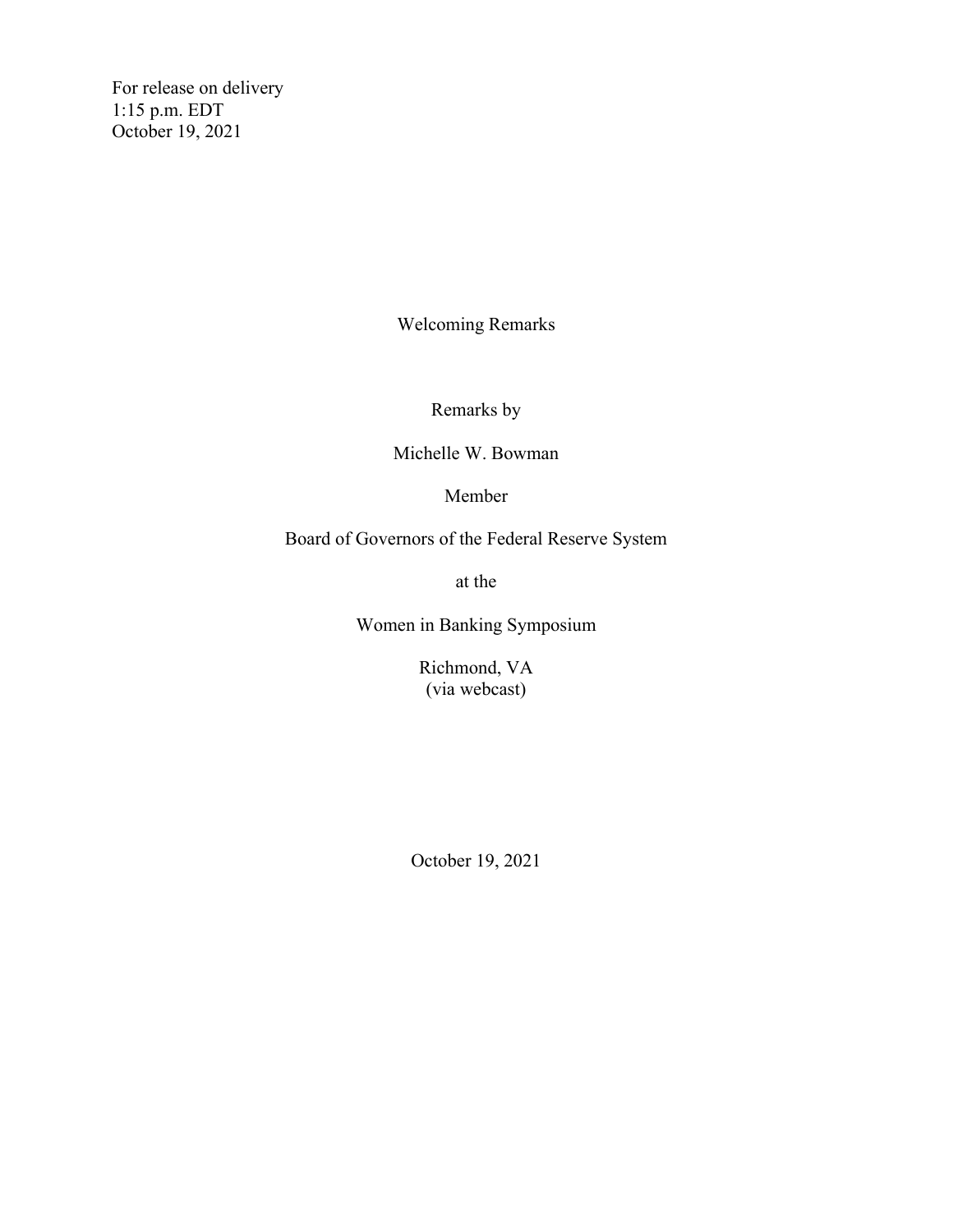Good afternoon. It is a pleasure to be able to join you today for this conversation, and as a bank regulator and former banker, I am pleased that this conference is making the case for diversity in terms that everyone in business can understand. At any time, but especially now when attracting and keeping skilled and talented employees is so challenging, it only makes sense that you'll get the best employees if both men *and* women see a business with diverse leadership, and the opportunity to advance. And when a large share of your customers are women, when understanding their perspective is so important to your business, having women in leadership positions will help you serve these customers better and make you a more profitable and successful enterprise.

In the year and a half since the pandemic began, life has changed in many ways, deeply impacting how we work and how we spend our time and money. The effects of these changes on the economy have been significant. So today, I would like to focus my discussion on how all of this has affected women in the labor market. Of course work has changed for nearly everyone in the labor force, but for women, the changes have arguably been greater during this time than any other since World War II. Back then, millions of women entered the workforce to step into roles historically reserved for men, and this time millions left the workforce to deal with school closures and other changes to home life caused by the pandemic. One question is how durable these changes may be. Therefore, today, I will also consider how these shifts may affect women's long-term financial prospects and will end with ideas about potential ways to make it easier for women to join or rejoin the workforce.

## **Effects of the Pandemic on Women's Employment**

When considering the level of employment, I tend to focus on both the unemployment rate and the labor force participation rate. Let's start with the unemployment rate. The economic and social distancing restrictions imposed at the onset of the pandemic resulted in enormous job losses, with the unemployment rate surging from 3.5 percent in February, which was a 50-year low, to 14.8 percent in April 2020. Women were affected more than men, which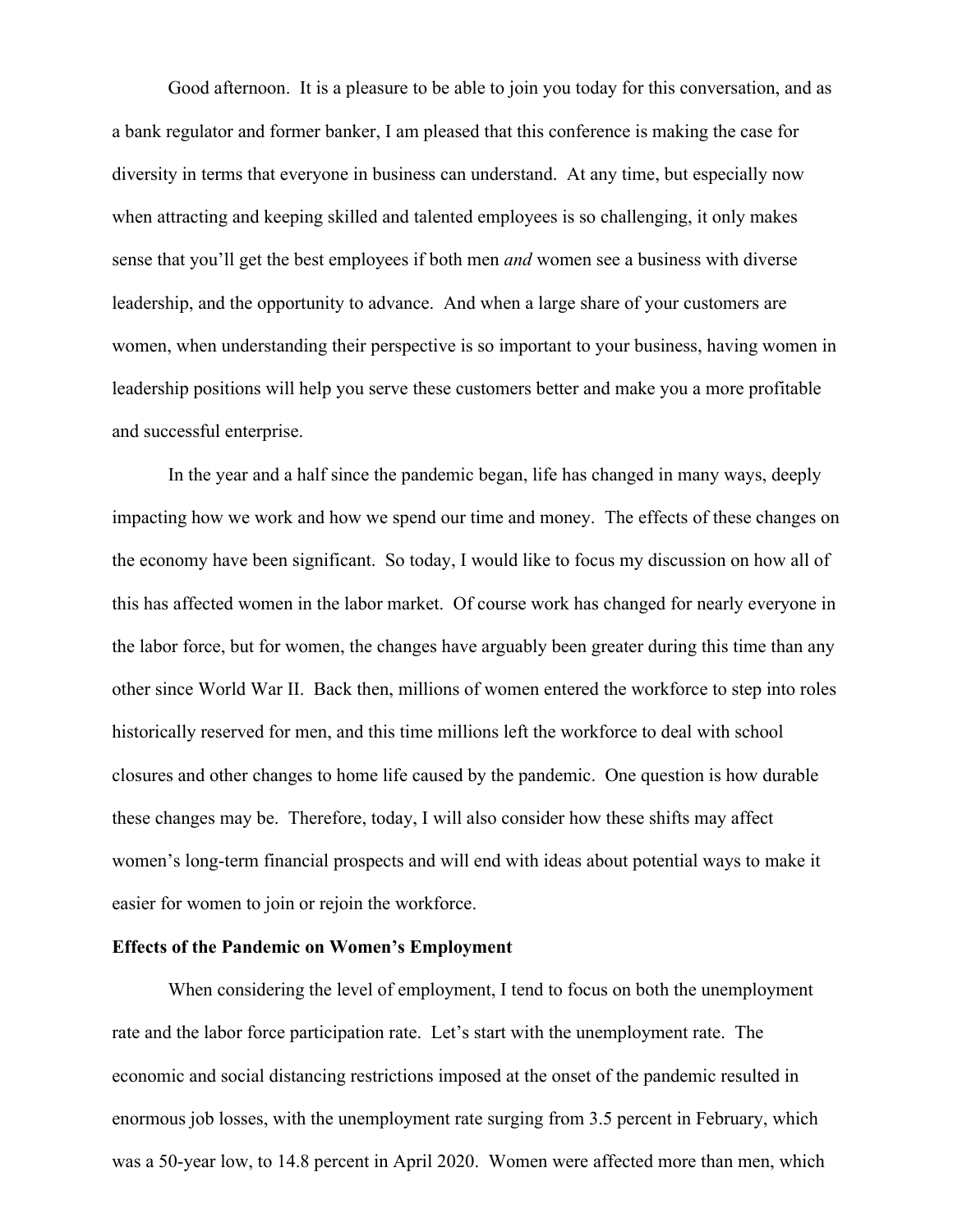is a change from previous recessions, when men typically suffered greater job losses than women. In February 2020, the unemployment rate for women was slightly lower than for men, but by April it had risen to 16.1 percent, compared to 13.6 percent for men. That difference continued only until September, but this statistic does not reveal the fact that many women were leaving the workforce, and therefore not counted in unemployment. Their labor force participation fell more than the participation rate for men and at last count, there were two million fewer women in the labor force than before the pandemic.<sup>[1](#page-2-0)</sup> The difference in employment for men and women held true across some minority groups.<sup>[2](#page-2-1)</sup>

## **Reasons Why the Pandemic Affected Women Differently**

So, what led to this decline in women's employment and what specific factors contributed to women's employment and their choice to leave the labor force? And why has this time been different than other points in our history, resulting in larger declines for women relative to men?

In contrast to previous crises, COVID-19 had a larger impact on occupations with higher numbers of female workers. Women are disproportionately represented in high-contact jobs with less flexible work conditions, including lodging, food service, eldercare, and childcare, which were among the sectors most affected by the crisis. Most of these jobs cannot be performed from home or have less flexibility in the timing of when they can be performed. Roughly a quarter of women worked in these jobs, compared with around 10 percent of men.<sup>[3](#page-2-2)</sup>

<span id="page-2-0"></span><sup>&</sup>lt;sup>1</sup> The statistics cover adults 20 years and older, with seasonal adjustments, and come from the current and historical tables A-1, A-2, and A-3 of the BLS Employment Situation report. See U.S. Bureau of Labor Statistics, "The Employment Situation — September 2021," news release, October 8, 2021, [https://www.bls.gov/news.release/empsit.nr0.htm.](https://www.bls.gov/news.release/empsit.nr0.htm)<br><sup>2</sup> Labor force participation rates declined by 6.8 percent for Hispanic women and 4.2 percent for Black women between February 2020 and

<span id="page-2-1"></span>September 2021. Statistics come from current and historical tables A-1, A-2, and A-3 of the BLS Employment Situation report. See U.S. Bureau of Labor Statistics, "The Employment Situation — September 2021."

<span id="page-2-2"></span><sup>&</sup>lt;sup>3</sup> Stefania Albanesi and Jiyeon Kim, "Effects of the COVID-19 Recession on the US Labor Market: Occupation, Family, and Gender," *Journal of Economic Perspectives* 35 (Summer 2021): 3–24, https://www.aeaweb.org/articles?id=10.1257/jep.35.3.3.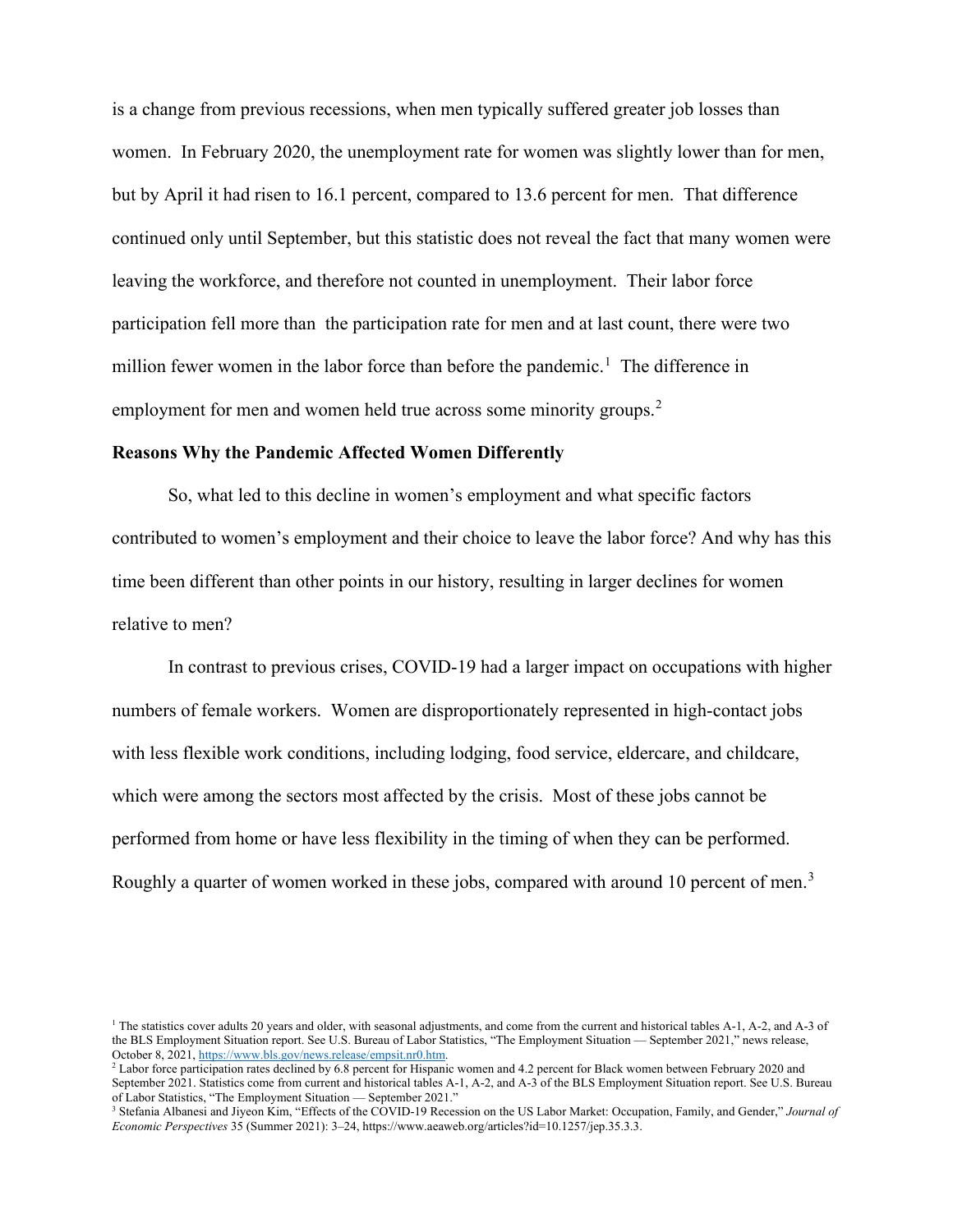This is one reason why female unemployment rose dramatically in comparison to male unemployment during the spring of 2020.

Women's labor participation declined as the pandemic affected their ability to participate in the workforce. The lockdowns and layoffs in response to COVID disrupted daycare centers, schools, and other organized childcare, which continue in some areas even today. Traditional family supports, like extended family and grandparents, were also limited due to concerns about the virus and social distancing.

Another factor was that caregiving responsibilities increased significantly during the pandemic, especially for women, including those who were participating in the workforce. Balancing work and family obligations has long been the reality for women. Studies have shown that women spend about twice as much time caring for and helping with children than men, and there is a significant disparity in many families where both men and women work. Even before the pandemic, most working mothers said they came home to a "second shift" of work. The pandemic served to amplify those family responsibilities, and I don't think it is surprising that as a result women dropped out of the workforce at a higher rate than explained by industry-mix and labor dynamics.

Even more striking, the data show that while labor force exits increased for all women, they increased by more among women living with children under the age of six.<sup>[4](#page-3-0)</sup> We saw more exits by single mothers and mothers with lower earnings at the beginning of the pandemic, perhaps because they were less able to find alternative childcare arrangements. Even now, as childcare centers have reopened, worker shortages and related cost increases are limiting the number of children who can be cared for at each facility. Higher childcare costs impact single

<span id="page-3-0"></span><sup>4</sup> Katherine Lim and Mike Zabek, "Women's Labor Force Exits during COVID-19: Differences by Motherhood, Race, and Ethnicity," Finance and Economics Discussion Series 2021-067 (Washington: Washington: Board of Governors of the Federal Reserve System, 2021). https://doi.org/10.17016/FEDS.2021.067.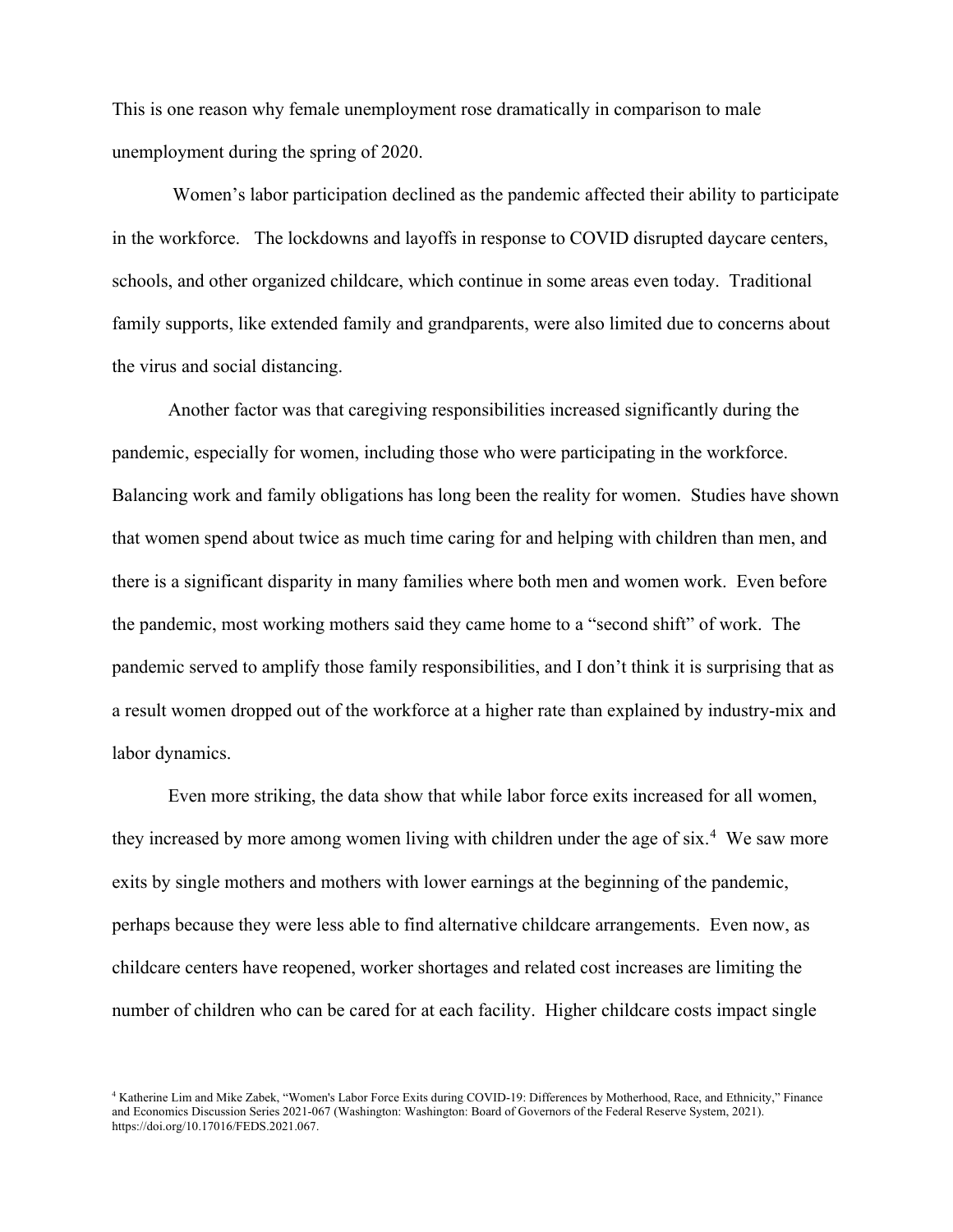and lower-income mothers disproportionately. Therefore, I see a risk that lack of childcare availability will continue to hold women back from participating in the labor force, which could be a drag on the economy.

The final factor to consider is retirements. Many older workers who left the labor force are unlikely to return, and more of those workers were women. The Bureau of Labor Statistics reports that labor force participation among women 65 and older has fallen significantly more sharply than among men. Many additional workers over 55 dropped out of the labor force and over time will effectively retire. The loss of these workers will limit the productive capacity of the economy, and may make it harder, or even impossible in the near term, to return to the high level of employment achieved before the pandemic.

## **Long-Term Effect***s*

As the economic expansion continues, the lingering effects of the pandemic could have long-lasting implications for women's job opportunities and in the longer term for their careers. As the job market strengthens, many women, particularly minority women, say they are considering returning to the labor force.<sup>[5](#page-4-0)</sup> History tells us that the longer workers remain out of the workforce, the less likely it is that they will return to employment and the greater the likelihood that they will lose skills and connections with the job market, which could weigh on labor force participation and earnings for years to come.

There are also effects that are difficult to quantify on the careers of parents who have to juggle even more responsibilities.<sup>[6](#page-4-1)</sup> Employees who kept their jobs but reduced their hours or struggled to balance work and home life may find themselves in weaker positions for promotions, raises, and other advancement.

<span id="page-4-0"></span><sup>5</sup> Lim and Zabek, "Women's Labor Force Exits."

<span id="page-4-1"></span><sup>6</sup> Misty L. Heggeness, "Estimating the Immediate Impact of the COVID-19 Shock on Parental Attachment to the Labor Market and the Double Bind of Mothers," *Review of Economics of the Household* 18 (October 2020): 1053–1078, [https://link.springer.com/article/10.1007%2Fs11150-](https://link.springer.com/article/10.1007%2Fs11150-020-09514-x) [020-09514-x.](https://link.springer.com/article/10.1007%2Fs11150-020-09514-x)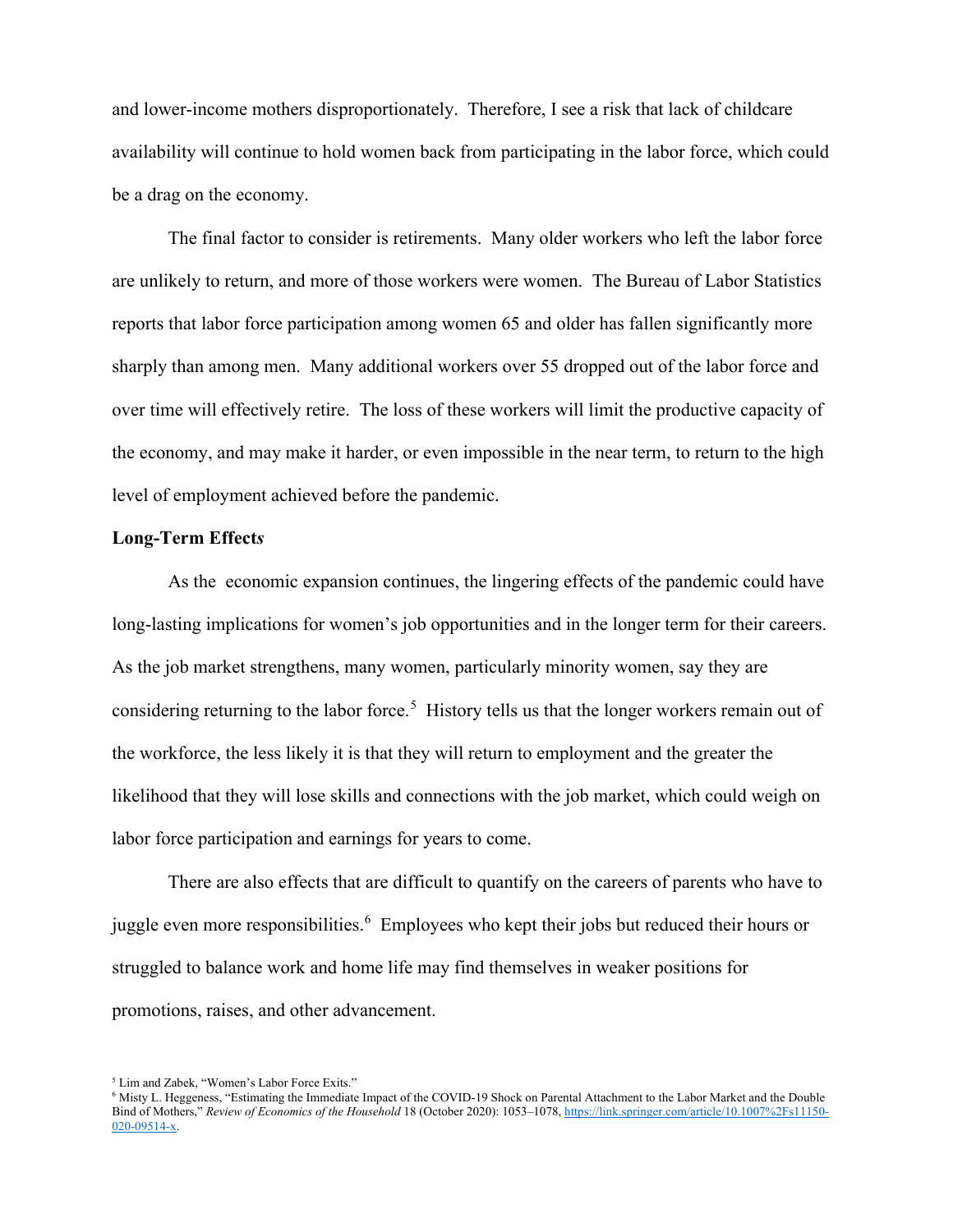These issues extend to women business owners. Compared to male business owners, women have reported worse financial health and have less confidence in the future of their businesses.<sup>[7](#page-5-0)</sup>

Some longer-term factors affecting women's careers are hard to measure, and it may be some time before the full effects of the pandemic are clear. Even those who are working may face fewer opportunities to switch careers, or their employment and finances may be too tenuous to take time out to enhance their education or skills.

## **What Can Help?**

While it's helpful to talk about the issues and their impact on women and employment, and I appreciate the opportunity to discuss them, it is also necessary to encourage research on potential solutions. What can we do to increase opportunities for women who must balance work and home, and what could help keep them from dropping out of the labor force?

First, we should recognize the importance of caregiving for young children in the lives of working parents. Many of our Federal Reserve Banks are exploring how important early childhood education and care are for working families. Many are also conducting research on childhood education investments, challenges facing the childcare sector, and the longer-term benefits that childcare and education provide.<sup>[8](#page-5-1)</sup> Of note, the Federal Reserve Bank of Richmond recently published a case study of the success of early childhood education in Danville, Virginia, which is part of the fifth District. In 2010, this rural community had few and fragmented early child care and educational services. Strong partnerships and investments in this area have created an early-childhood ecosystem, connecting providers, local services, and parent education

<span id="page-5-1"></span>8 "Early Childhood Development," Federal Reserve Bank of Minneapolis, https://www.minneapolisfed.org/topic/early-childhood-development; "Investing in the Future of Child Care," Federal Reserve Bank of San Francisco[, https://www.frbsf.org/community](https://www.frbsf.org/community-development/initiatives/investing-future-child-care/)[development/initiatives/investing-future-child-care/;](https://www.frbsf.org/community-development/initiatives/investing-future-child-care/) "Early Child Care for Working Parents," Federal Reserve Bank of Boston, [https://www.bostonfed.org/community-development/expanding-employment-opportunities/early-child-care-for-working-parents.aspx.](https://www.bostonfed.org/community-development/expanding-employment-opportunities/early-child-care-for-working-parents.aspx)

<span id="page-5-0"></span><sup>&</sup>lt;sup>7</sup> U.S. Chamber of Commerce, *Special Report on Women-Owned Small Businesses During COVID-19* (Washington: Chamber of Commerce, August 26, 2020), https://www.uschamber.com/report/special-report-women-owned-small-businesse